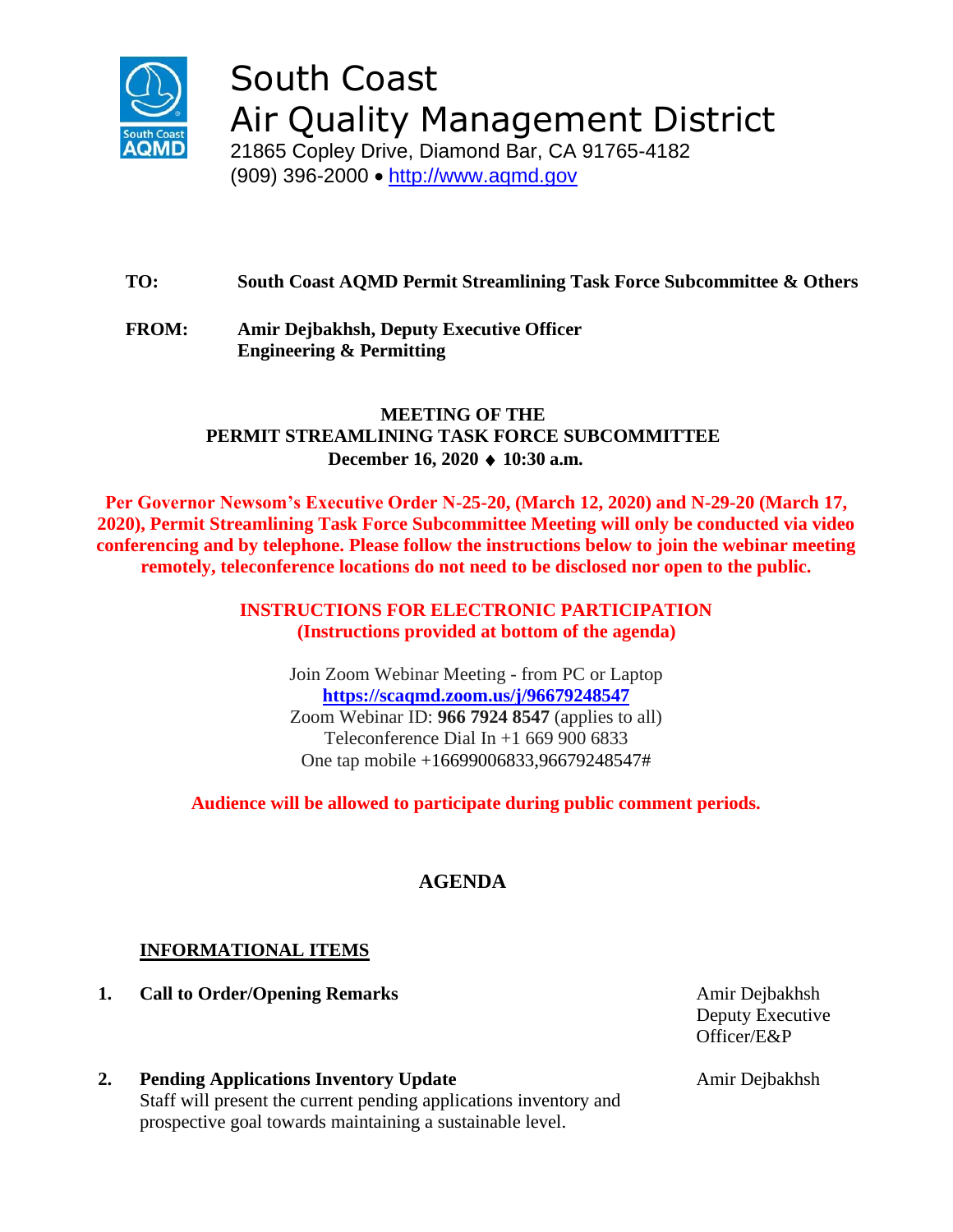|    | Permit Streamlining Task Force Subcommittee Meeting                                                                                                                                                                                                                                                                                                                                                                                                                    |                                                                            |
|----|------------------------------------------------------------------------------------------------------------------------------------------------------------------------------------------------------------------------------------------------------------------------------------------------------------------------------------------------------------------------------------------------------------------------------------------------------------------------|----------------------------------------------------------------------------|
| 3. | <b>Pending Application Status Dashboard Update</b><br>Staff will present an update on the recent external roll-out and<br>implementation of the pending application status dashboard used to<br>monitor intermediate facility and agency pending actions required to<br>complete permit processing activities.                                                                                                                                                         | David Ono<br>Sr. AQ Engineering<br>Manager/E&P                             |
| 4. | <b>On-Line Filing Update</b><br>Staff will present an update on the ongoing efforts to further on-line<br>permit and permit registration filing capabilities.                                                                                                                                                                                                                                                                                                          | David Hauck<br>Supervising AQ<br>Engineer/E&P                              |
| 5. | <b>Permit Processing Handbook Update</b><br>Staff will present an update on the development of the updated Permit<br>Processing Handbook.                                                                                                                                                                                                                                                                                                                              | <b>Jason Aspell</b><br><b>Assistant Deputy</b><br>Executive<br>Officer/E&P |
| 6. | <b>Other Business</b><br>Staff will respond to previous or any other items identified by the<br>Task Force for discussion.                                                                                                                                                                                                                                                                                                                                             | <b>All Attendees</b>                                                       |
| 7. | <b>Public Comment Period</b><br>Members of the public may address the Task Force concerning any<br>agenda item before or during consideration of that item (Gov't. Code<br>Section $54954.3(a)$ ). If you wish to speak, raise your hand on Zoom or<br>press Star (*) 9 if participating by telephone. All agendas for regular<br>meetings are posted at South Coast AQMD, 21865 Copley Drive,<br>Diamond Bar, California, at least 72 hours in advance of the regular | All Attendees                                                              |

South Coast AOMD - 2 - December 16, 2020

Force's authority. Speakers may be limited to three (3) minutes each.

meeting. At the end of the regular meeting agenda, an opportunity is also provided for the public to speak on any subject within the Task

#### **Americans with Disabilities Act and Language Accessibility**

*Disability and language-related accommodations can be requested to allow participation in the Stationary Source Committee meeting. The agenda will be made available, upon request, in appropriate alternative formats to assist persons with a disability (Gov't Code Section 54954.2(a)). In addition, other documents may be requested in alternative formats and languages. Any disability or language related accommodation must be requested as soon as practicable. Requests will be accommodated unless providing the accommodation would result in a fundamental alteration or undue burden to the South Coast AQMD. Please contact Roula El Hajal at (909) 396-2763 from 7:00 a.m. to 5:30 p.m., Tuesday through Friday, or send the request to [relhajal@aqmd.gov](mailto:relhajal@aqmd.gov) .*

#### **Document Availability**

*All documents (i) constituting non-exempt public records, (ii) relating to an item on an agenda for a regular meeting, and (iii) having been distributed to at least a majority of the subcommittee after the agenda is posted, are available by contacting Roula El Hajal at (909) 396-2763, or send the request to [relhajal@aqmd.gov.](mailto:relhajal@aqmd.gov)*